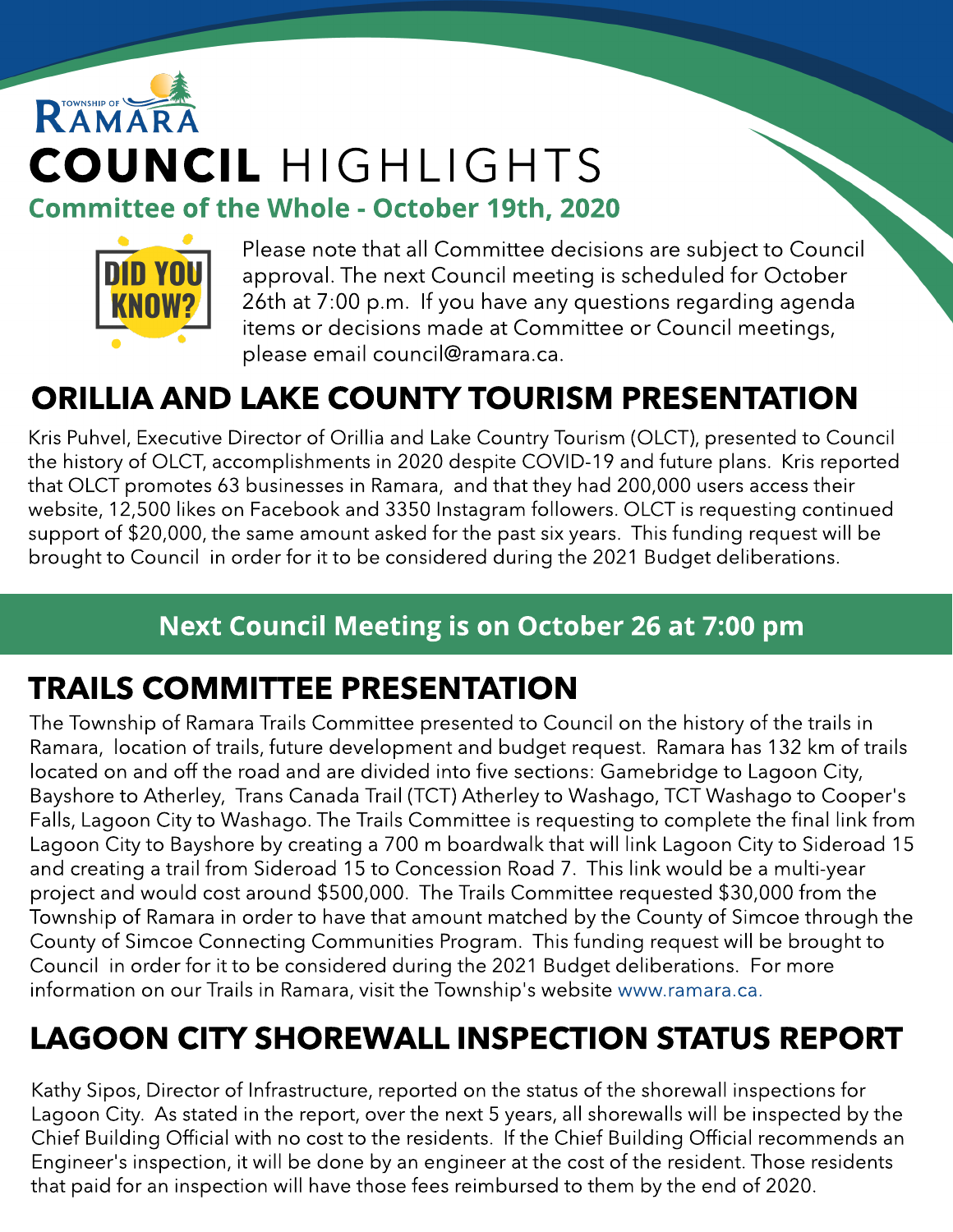## PURCHASE OF RAMARA FLEXTNET TOWER

Committee approved the recommendation to purchase the Flextnet Tower utility reading system that will allow users to logon to a portal to review and manage their water consumption. This will provide information to residents in real time data and will show how much water is being used during specified periods of time. As a result, this will notify users and the Township of a leak, eliminate the need to send an employee or contractor to complete meter reads and eliminate estimated bills. The purchase of this Tower will cost \$175,000 and rate payers would be charged roughly one time fee of \$80.00 per user.

#### **[Click](https://ramara.civicweb.net/portal/) [here](https://ramara.civicweb.net/portal/) [for](https://ramara.civicweb.net/portal/) [full](https://ramara.civicweb.net/portal/) [Council](https://ramara.civicweb.net/portal/) [Agenda](https://ramara.civicweb.net/portal/) [and](https://ramara.civicweb.net/portal/) [Minut](https://ramara.civicweb.net/portal/)es**

### ELECTORAL REVIEW

Committee approved to award StrategyCorp the Electoral Review Tender for \$33,000. This is \$8,000 more than what was budgeted for, so the remaining amount will come out of reserves. The Township of Ramara?s electoral system has not been reviewed since amalgamation in 1994. The need for a comprehensive review is necessary to develop an effective and equitable system of representation with reference to overall projected growth within the municipality. As some electoral wards have grown dramatically and others have not, this review will provide some insight on necessary changes.

### COUNCIL INITIATIVES

Committee approved to remove the Long Term Initiatives from the Council Agenda and to have a Priority Setting Exercise in order to come up with shared priorities for the Township of Ramara. These shared priorities would then be added to the Strategic Plan that will be reviewed by the public and other stakeholders in 2021.

### RAMA ROAD ECONOMIC EMPLOYMENT DISTRICT MINISTRY OF MUNICIPAL AFFAIRS AND HOUSING

Staff updated Council on their communications with the Ministry of Municipal Affairs and Housing in conjunction with the Ontario Growth Secretariat in regards to the Economic Employment District designation on Rama Road. The discussions with the Province are around achieving a less restrictive approach to the uses currently permitted in the corridor in order to eventually allow for mixed use development.

#### **[Click](https://ramara.civicweb.net/portal/) [here](https://ramara.civicweb.net/portal/) [for](https://ramara.civicweb.net/portal/) [Count](https://www.simcoe.ca/dpt/ccd/newsletters)y [Council](https://www.simcoe.ca/dpt/ccd/newsletters) [Highlight](https://www.simcoe.ca/dpt/ccd/newsletters)s**

### ECOVUE REPORT - SHOOTING RANGE OFFICIAL PLAN AND ZONING BYLAW AMENDMENTS UPDATE

Committee approved the Ecovue Report regarding Township wide Official Plan Amendment and Zoning Bylaw Amendment to modify the definition of "Active Recreation" so as not to include "shooting range". These amendments will apply to all lands within the boundary of the Township of Ramara. The public meeting will be held virtually through Zoom on Monday, November 9th at 7:00 p.m. For more information visit the [Township](https://www.ramara.ca/en/news/notice-of-a-public-meeting-for-proposed-official-plan-and-zoning-bylaw-amendment.aspx) [website.](https://www.ramara.ca/en/news/notice-of-a-public-meeting-for-proposed-official-plan-and-zoning-bylaw-amendment.aspx)

### ECOVUE REPORT - BIOSOLID STORAGE AND APPLICATION CONTROLS ZONING BYLAW AMENDMENTS UPDATE

Committee approved the Ecovue Report regarding Township wide Zoning Bylaw Amendment to regulate sewage bio-solids and application within the Township of Ramara. This amendment will apply to all lands within the boundary of the Township of Ramara. The public meeting will be held virtually through Zoom on Monday, November 9th at 7:00 p.m. For more information visit the [Township](https://www.ramara.ca/en/news/notice-of-a-public-meeting-for-a-proposed-zoning-bylaw-amendment.aspx) [website.](https://www.ramara.ca/en/news/notice-of-a-public-meeting-for-a-proposed-zoning-bylaw-amendment.aspx)